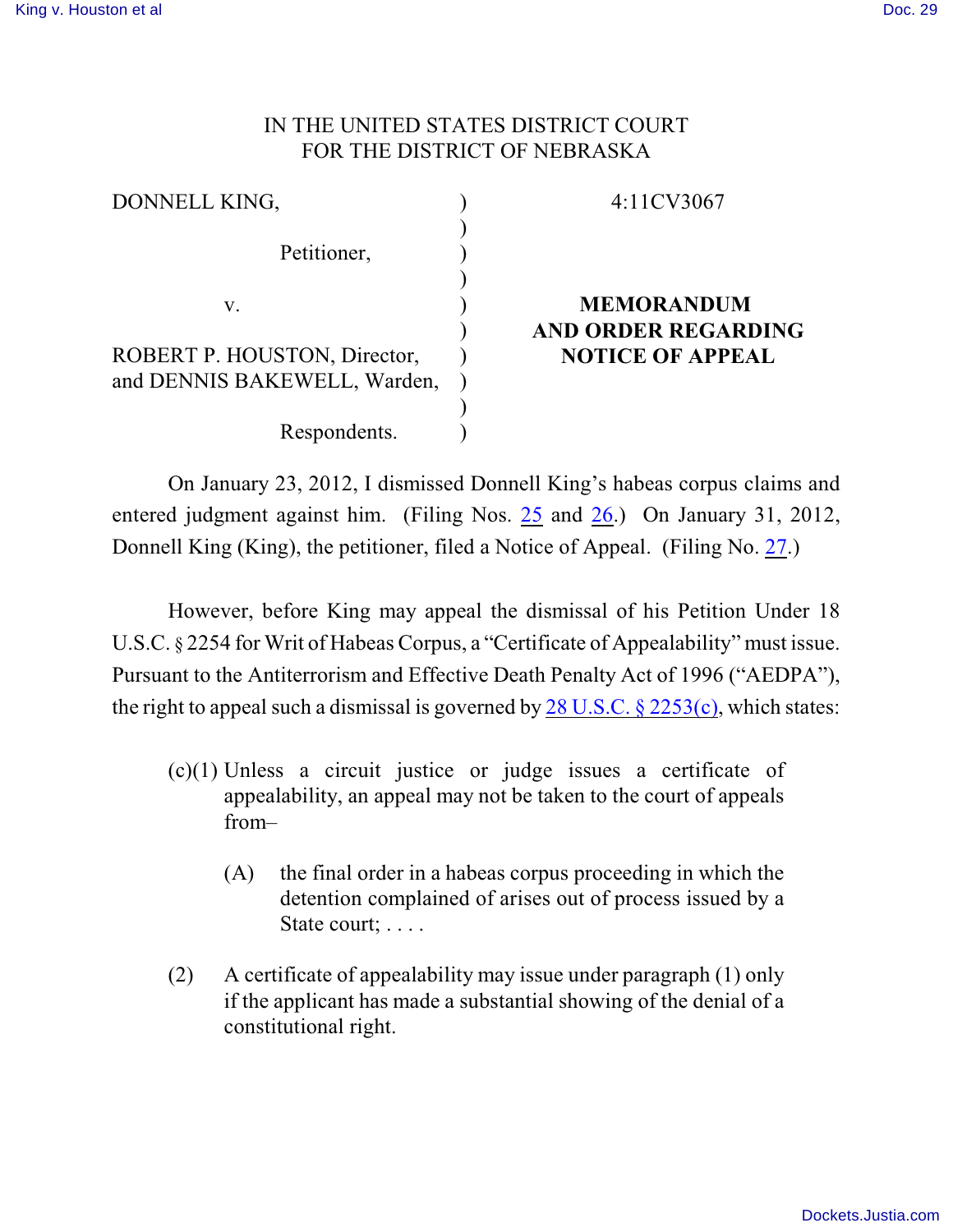(3) The certificate of appealability under paragraph (1) shall indicate which specific issue or issues satisfy the showing required by paragraph $(2)$ .<sup>1</sup>

A certificate of appealability may issue only if the applicant has made a substantial showing of the denial of a constitutional right. *See* [28 U.S.C. §](http://web2.westlaw.com/find/default.wl?fn=_top&rs=WLW8.10&rp=%2ffind%2fdefault.wl&mt=Westlaw&vr=2.0&sv=Split&cite=28+usc+2253)  $2253(c)(2)$ . Such a showing requires a demonstration "that reasonable jurists could debate whether (or, for that matter, agree that) the petition should have been resolved in a different manner or that the issues presented were adequate to deserve encouragement to proceed further." *[Slack v. McDaniel](http://web2.westlaw.com/find/default.wl?fn=_top&rs=WLW8.10&rp=%2ffind%2fdefault.wl&mt=Westlaw&vr=2.0&sv=Split&cite=529+us+484)*, 529 U.S. 473, 484 (2000) (internal quotation marks omitted), citing *Barefoot v. Estelle*[, 463 U.S. 894 \(1983\)](http://web2.westlaw.com/find/default.wl?fn=_top&rs=WLW8.10&rp=%2ffind%2fdefault.wl&mt=Westlaw&vr=2.0&sv=Split&cite=463+us+894) (defining pre-AEDPA standard for a certificate of probable cause to appeal).

King has not filed a motion for a Certificate of Appealability or a brief in support. (*See* Docket Sheet.) Thus, this matter cannot proceed on appeal until the question of the certificate of appealability is considered.

IT IS THEREFORE ORDERED that:

1. Donnell King shall have until March 6, 2012, to file a motion for Certificate of Appealability and brief in support.

2. In the event that King fails to file a motion and brief, as set forth in this Memorandum and Order Regarding Notice of Appeal, the court will deny the issuance of a Certificate of Appealability without further notice.

<sup>&</sup>lt;sup>1</sup>Similarly, [Federal Rule of Appellate Procedure 22\(b\)](http://web2.westlaw.com/find/default.wl?fn=_top&rs=WLW8.10&rp=%2ffind%2fdefault.wl&mt=Westlaw&vr=2.0&sv=Split&cite=frap+22), as amended by the AEDPA, indicates that in an action pursuant to [28 U.S.C. § 2254](http://web2.westlaw.com/find/default.wl?fn=_top&rs=WLW8.10&rp=%2ffind%2fdefault.wl&mt=Westlaw&vr=2.0&sv=Split&cite=28+usc+2254), a notice of appeal triggers the requirement that the district judge who rendered the judgment either issue a certificate of appealability or state the reasons why such a certificate should not issue. *See generally Tiedeman v. Benson*[, 122 F.3d 518, 521 \(8th Cir. 1997\)](http://web2.westlaw.com/find/default.wl?fn=_top&rs=WLW8.10&rp=%2ffind%2fdefault.wl&mt=Westlaw&vr=2.0&sv=Split&cite=122+f+3d+521).